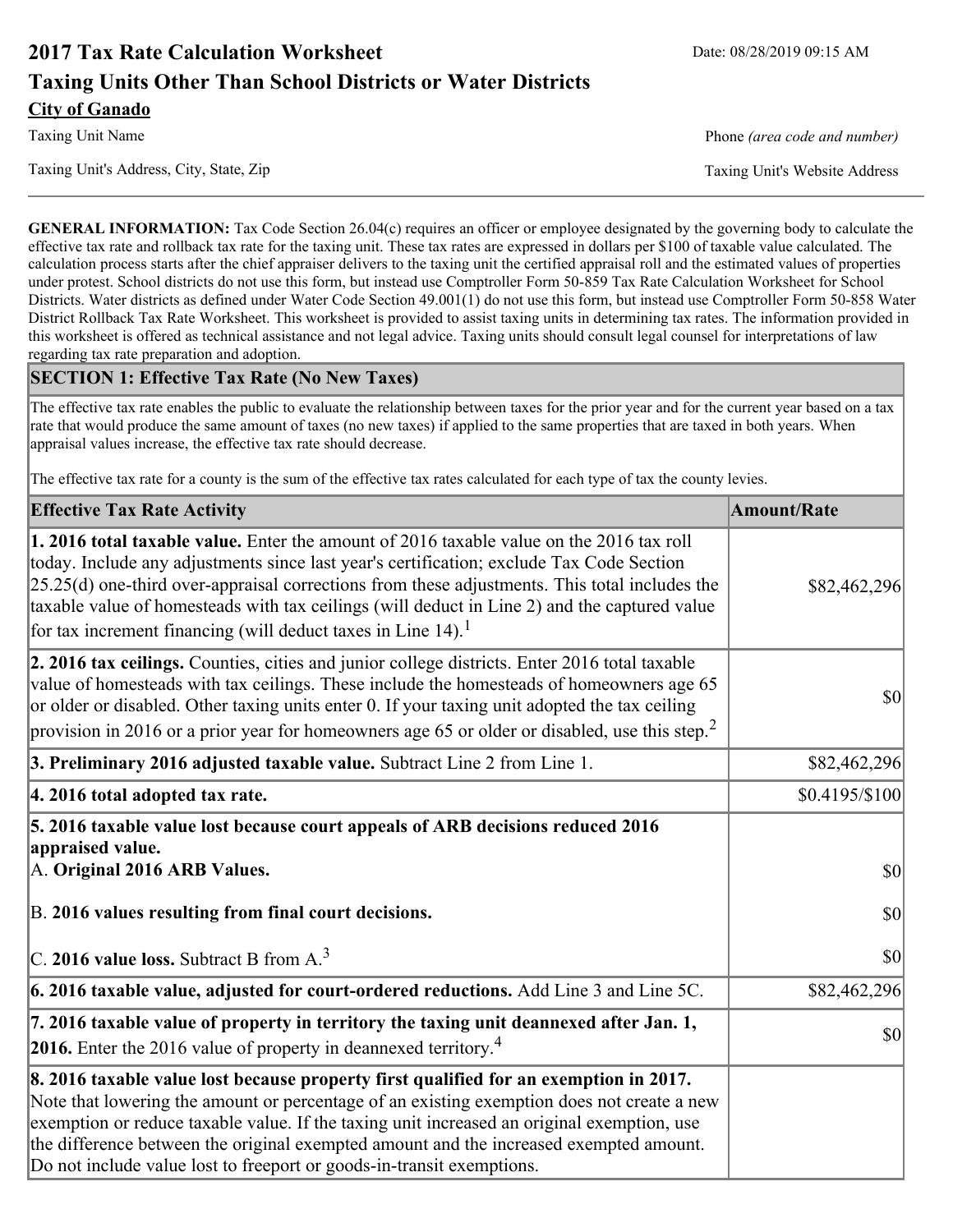| A. Absolute exemptions. Use 2016 market value:                                                                                                                                                                                                                                                                                                                                                                         | \$46,770     |
|------------------------------------------------------------------------------------------------------------------------------------------------------------------------------------------------------------------------------------------------------------------------------------------------------------------------------------------------------------------------------------------------------------------------|--------------|
| B. Partial exemptions. 2017 exemption amount or 2017 percentage exemption times 2016<br>value:                                                                                                                                                                                                                                                                                                                         | \$142        |
| C. Value loss. Add A and $B^5$ .                                                                                                                                                                                                                                                                                                                                                                                       | \$46,912     |
| 9. 2016 taxable value lost because property first qualified for agricultural appraisal (1-<br>d or 1-d-1), timber appraisal, recreational/scenic appraisal or public access airport<br>special appraisal in 2017. Use only properties that qualified in 2017 for the first time; do<br>not use properties that qualified in 2016.                                                                                      |              |
| A. 2016 market value:                                                                                                                                                                                                                                                                                                                                                                                                  | 30           |
| B. 2017 productivity or special appraised value:                                                                                                                                                                                                                                                                                                                                                                       | \$0          |
| C. Value loss. Subtract B from $A6$                                                                                                                                                                                                                                                                                                                                                                                    | \$0          |
| 10. Total adjustments for lost value. Add lines 7, 8C and 9C.                                                                                                                                                                                                                                                                                                                                                          | \$46,912     |
| 11. 2016 adjusted taxable value. Subtract Line 10 from Line 6.                                                                                                                                                                                                                                                                                                                                                         | \$82,415,384 |
| 12. Adjusted 2016 taxes. Multiply Line 4 by Line 11 and divide by \$100.                                                                                                                                                                                                                                                                                                                                               | \$345,732    |
| 13. Taxes refunded for years preceding tax year 2016. Enter the amount of taxes refunded<br>by the taxing unit for tax years preceding tax year 2016. Types of refunds include court<br>decisions, Tax Code Section 25.25(b) and (c) corrections and Tax Code Section 31.11<br>payment errors. Do not include refunds for tax year 2016. This line applies only to tax years<br>preceding tax year $2016$ <sup>7</sup> | \$67         |
| 14. Taxes in tax increment financing (TIF) for tax year 2016. Enter the amount of taxes<br>paid into the tax increment fund for a reinvestment zone as agreed by the taxing unit. If the<br>taxing unit has no 2017 captured appraised value in Line 16D, enter $0.8$                                                                                                                                                  | \$0          |
| 15. Adjusted 2016 taxes with refunds and TIF adjustment. Add Lines 12 and 13, subtract<br>Line $149$                                                                                                                                                                                                                                                                                                                   | \$345,799    |
| 16. Total 2017 taxable value on the 2017 certified appraisal roll today. This value<br>includes only certified values and includes the total taxable value of homesteads with tax<br>ceilings (will deduct in Line 18). These homesteads include homeowners age 65 or older or<br>disabled. <sup>10</sup>                                                                                                              |              |
| A. Certified values:                                                                                                                                                                                                                                                                                                                                                                                                   | \$81,768,809 |
| B. Counties: Include railroad rolling stock values certified by the Comptroller's office:                                                                                                                                                                                                                                                                                                                              | \$0          |
| $ C$ . Pollution control and energy storage system exemption : Deduct the value of property<br>exempted for the current tax year for the first time as pollution control or energy storage<br>system property:                                                                                                                                                                                                         | \$0          |
| <b>D. Tax increment financing:</b> Deduct the 2017 captured appraised value of property taxable<br>by a taxing unit in a tax increment financing zone for which the 2017 taxes will be deposited<br>into the tax increment fund. Do not include any new property value that will be included in<br>Line 21 below. <sup>11</sup>                                                                                        | \$0          |
|                                                                                                                                                                                                                                                                                                                                                                                                                        | \$81,768,809 |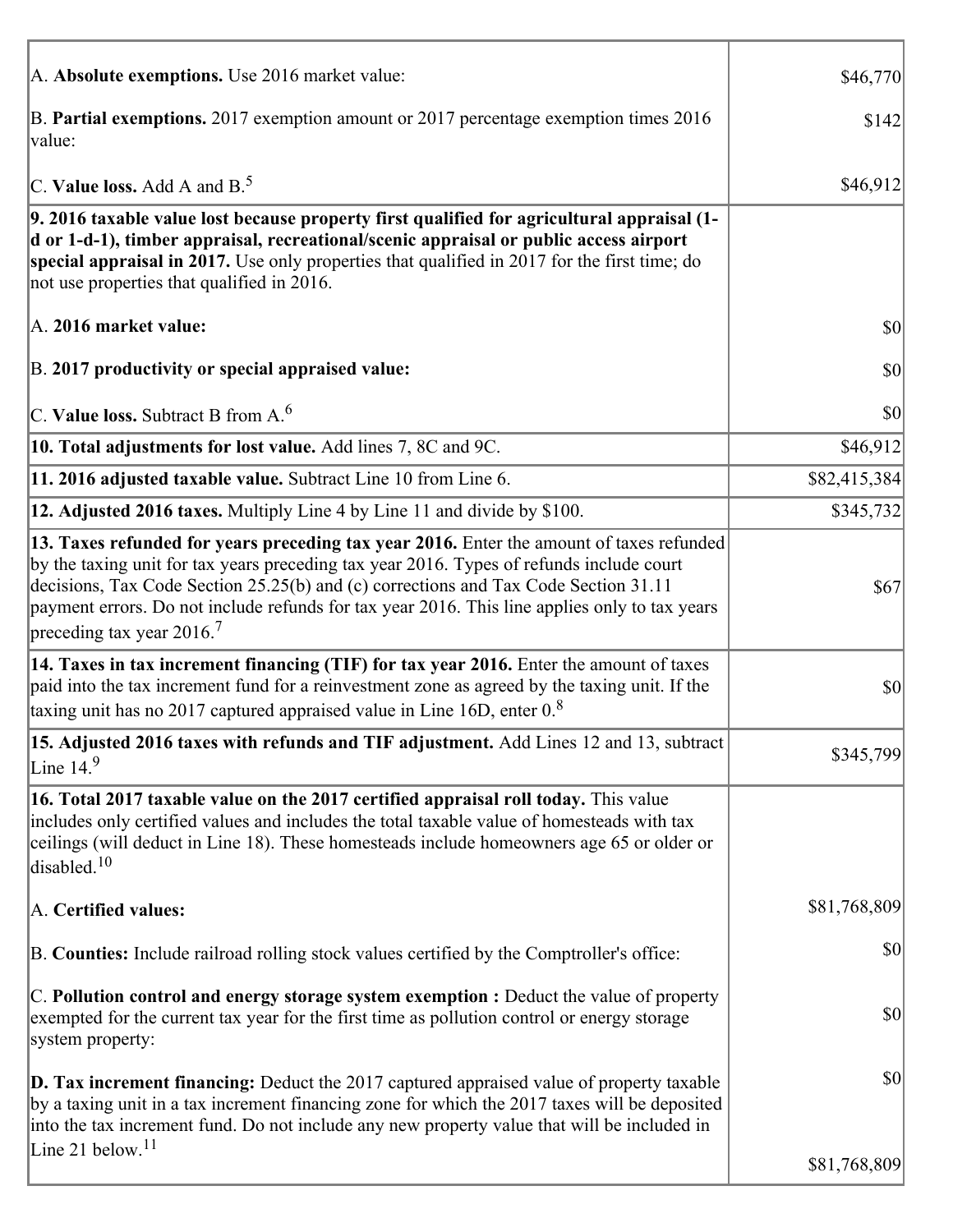| E. Total 2017 value. Add A and B, then subtract C and D.                                                                                                                                                                                                                                                                                                                                                                                                                                                                                                                                                                                                                                                                 |                |
|--------------------------------------------------------------------------------------------------------------------------------------------------------------------------------------------------------------------------------------------------------------------------------------------------------------------------------------------------------------------------------------------------------------------------------------------------------------------------------------------------------------------------------------------------------------------------------------------------------------------------------------------------------------------------------------------------------------------------|----------------|
| $ 17$ . Total value of properties under protest or not included on certified appraisal roll. <sup>12</sup>                                                                                                                                                                                                                                                                                                                                                                                                                                                                                                                                                                                                               |                |
| A. 2017 taxable value of properties under protest. The chief appraiser certifies a list of<br>properties still under ARB protest. The list shows the appraisal district's value and the<br>taxpayer's claimed value, if any, or an estimate of the value if the taxpayer wins. For each of<br>the properties under protest, use the lowest of these values. Enter the total value. <sup>13</sup>                                                                                                                                                                                                                                                                                                                         | \$0            |
| B. 2017 value of properties not under protest or included on certified appraisal roll.<br>The chief appraiser gives taxing units a list of those taxable properties that the chief<br>appraiser knows about, but are not included in the appraisal roll certification. These<br>properties also are not on the list of properties that are still under protest. On this list of<br>properties, the chief appraiser includes the market value, appraised value and exemptions for<br>the preceding year and a reasonable estimate of the market value, appraised value and<br>exemptions for the current year. Use the lower market, appraised or taxable value (as<br>appropriate). Enter the total value. <sup>14</sup> | <b>\$0</b>     |
| C. Total value under protest or not certified: Add A and B.                                                                                                                                                                                                                                                                                                                                                                                                                                                                                                                                                                                                                                                              | $ 10\rangle$   |
| 18. 2017 tax ceilings. Counties, cities and junior colleges enter 2017 total taxable value of<br>homesteads with tax ceilings. These include the homesteads of homeowners age 65 or older<br>or disabled. Other taxing units enter 0. If your taxing units adopted the tax ceiling provision<br>$\vert$ in 2016 or a prior year for homeowners age 65 or older or disabled, use this step. <sup>15</sup>                                                                                                                                                                                                                                                                                                                 | \$0            |
| 19. 2017 total taxable value. Add Lines 16E and 17C. Subtract Line 18.                                                                                                                                                                                                                                                                                                                                                                                                                                                                                                                                                                                                                                                   | \$81,768,809   |
| 20. Total 2017 taxable value of properties in territory annexed after Jan. 1, 2016.<br>Include both real and personal property. Enter the 2017 value of property in territory<br>$\text{lanned}$ . <sup>16</sup>                                                                                                                                                                                                                                                                                                                                                                                                                                                                                                         | $ 10\rangle$   |
| 21. Total 2017 taxable value of new improvements and new personal property located<br>in new improvements. New means the item was not on the appraisal roll in 2016. An<br>improvement is a building, structure, fixture or fence erected on or affixed to land. New<br>additions to existing improvements may be included if the appraised value can be<br>determined. New personal property in a new improvement must have been brought into the<br>taxing unit after Jan. 1, 2016, and be located in a new improvement. New improvements <b>do</b><br>include property on which a tax abatement agreement has expired for $2017$ . <sup>17</sup>                                                                      | \$660,960      |
| 22. Total adjustments to the 2017 taxable value. Add Lines 20 and 21.                                                                                                                                                                                                                                                                                                                                                                                                                                                                                                                                                                                                                                                    | \$660,960      |
| 23. 2017 adjusted taxable value. Subtract Line 22 from Line 19.                                                                                                                                                                                                                                                                                                                                                                                                                                                                                                                                                                                                                                                          | \$81,107,849   |
| 24. 2017 effective tax rate. Divide Line 15 by Line 23 and multiply by $$100$ . <sup>18</sup>                                                                                                                                                                                                                                                                                                                                                                                                                                                                                                                                                                                                                            | \$0.4263/\$100 |
| <b>25. COUNTIES ONLY.</b> Add together the effective tax rates for each type of tax the county<br>levies. The total is the 2017 county effective tax rate. <sup>19</sup>                                                                                                                                                                                                                                                                                                                                                                                                                                                                                                                                                 |                |

- <sup>2</sup>Tex. Tax Code Section 26.012(14)
- <sup>1</sup>Tex. Tax Code Section 26.012(14) <sup>9</sup>Tex. Tax Code Section 26.012(13) <sup>9</sup>Tex. Tax Code Section 26.012
	-
- <sup>3</sup>Tex. Tax Code Section 26.012(13) <sup>11</sup>Tex. Tax Code Section 26.03(c) <sup>4</sup>Tex. Tax Code Section 26.01(c) and <sup>12</sup>Tex. Tax Code Section 26.01(c) and <sup>12</sup>Tex. Tax Code Section 26.01(c) and <sup>12</sup>Tex. Tax Code Section 26.01(c)
	- <sup>12</sup>Tex. Tax Code Section 26.01(c) and (d)
	-
- <sup>5</sup>Tex. Tax Code Section 26.012(15) <sup>13</sup>Tex. Tax Code Section 26.01(c) <sup>6</sup>Tex. Tax Code Section 26.01(d) <sup>6</sup>Tex. Tax Code Section 26.012(15) <sup>14</sup>Tex. Tax Code Section 26.01(d)<sup>7</sup>Tex. Tax Code Section 26.012(6)
- $7$ Tex. Tax Code Section 26.012(13)
- 
- 
- ${}^{8}$ Tex. Tax Code Section 26.03(c)  ${}^{16}$ Tex. Tax Code Section 26.012(17)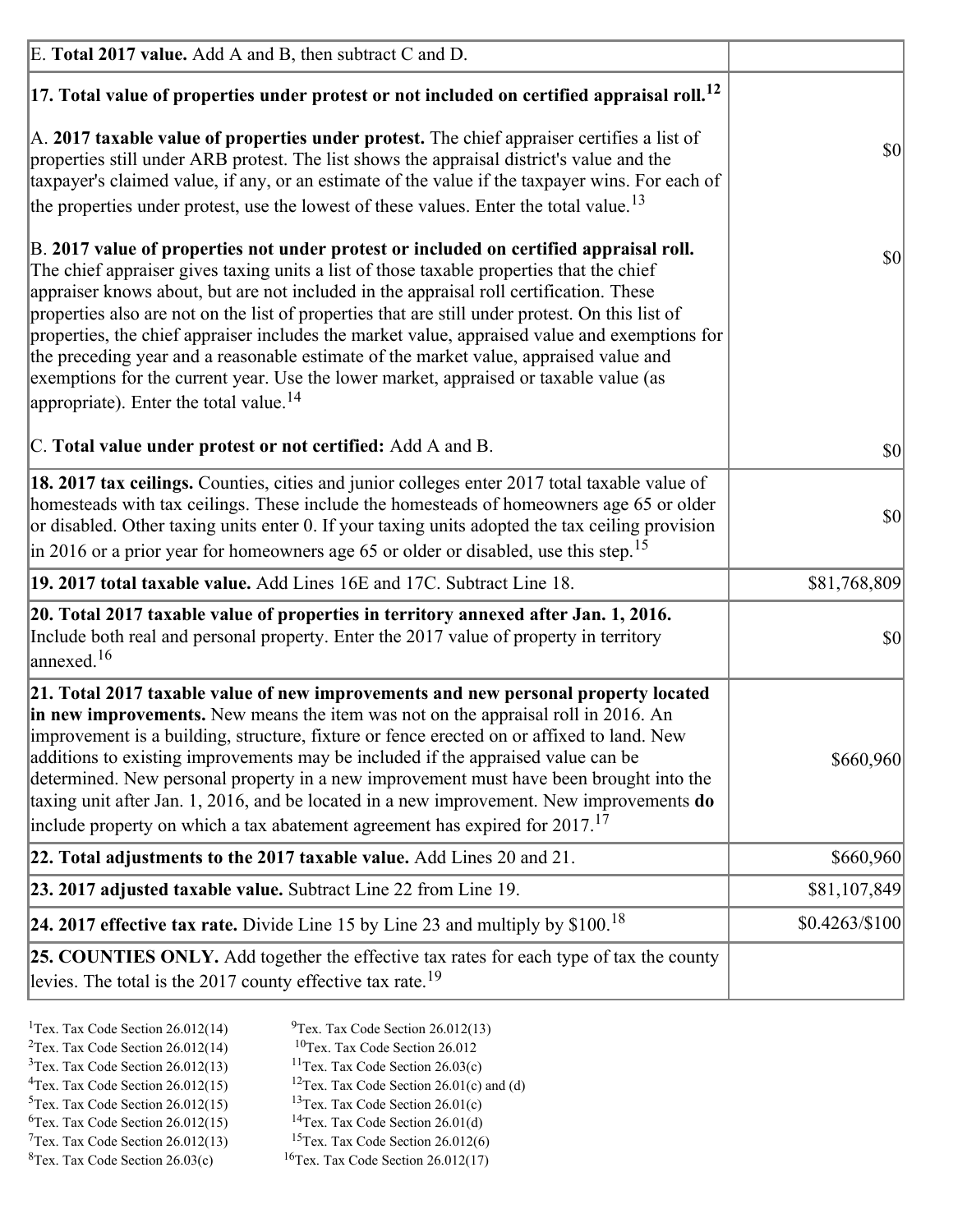### **SECTION 2: Rollback Tax Rate**

The rollback tax rate is split into two separate rates:

- 1. **Maintenance and Operations (M&O):** The M&O portion is the tax rate that is needed to raise the same amount of taxes that the taxing unit levied in the prior year plus eight percent. This rate accounts for such things as salaries, utilities and day-to-day operations.
- 2. **Debt:** The debt tax rate includes the debt service necessary to pay the taxing unit's debt payments in the coming year. This rate accounts for principal and interest on bonds and other debt secured by property tax revenue.

The rollback tax rate for a county is the sum of the rollback tax rates calculated for each type of tax the county levies. In most cases the rollback tax rate exceeds the effective tax rate, but occasionally decreases in a taxing unit's debt service will cause the effective tax rate to be higher than the rollback tax rate.

| <b>Rollback Tax Rate Activity</b>                                                                                                                                                                                                                                                                                                                                                                                                                                                                                                                                                                                                                                       | <b>Amount/Rate</b> |
|-------------------------------------------------------------------------------------------------------------------------------------------------------------------------------------------------------------------------------------------------------------------------------------------------------------------------------------------------------------------------------------------------------------------------------------------------------------------------------------------------------------------------------------------------------------------------------------------------------------------------------------------------------------------------|--------------------|
| 26. 2016 maintenance and operations (M&O) tax rate.                                                                                                                                                                                                                                                                                                                                                                                                                                                                                                                                                                                                                     | $$0.3639/\$100$    |
| $ 27.2016$ adjusted taxable value. Enter the amount from Line 11.                                                                                                                                                                                                                                                                                                                                                                                                                                                                                                                                                                                                       | \$82,415,384       |
| 28. 2016 M&O taxes.                                                                                                                                                                                                                                                                                                                                                                                                                                                                                                                                                                                                                                                     |                    |
|                                                                                                                                                                                                                                                                                                                                                                                                                                                                                                                                                                                                                                                                         |                    |
| A. Multiply Line 26 by Line 27 and divide by \$100.                                                                                                                                                                                                                                                                                                                                                                                                                                                                                                                                                                                                                     | \$299,909          |
| B. Cities, counties and hospital districts with additional sales tax: Amount of additional<br>sales tax collected and spent on M&O expenses in 2016. Enter amount from full year's sales<br>tax revenue spent for M&O in 2016 fiscal year, if any. Other taxing units enter 0. Counties<br>exclude any amount that was spent for economic development grants from the amount of<br>sales tax spent.                                                                                                                                                                                                                                                                     | 30                 |
| C. Counties: Enter the amount for the state criminal justice mandate. If second or later year,<br>the amount is for increased cost above last year's amount. Other taxing units enter 0.                                                                                                                                                                                                                                                                                                                                                                                                                                                                                | 30                 |
| D. Transferring function: If discontinuing all of a department, function or activity and<br>transferring it to another taxing unit by written contract, enter the amount spent by the taxing<br>unit discontinuing the function in the 12 months preceding the month of this calculation. If<br>the taxing unit did not operate this function for this 12-month period, use the amount spent<br>in the last full fiscal year in which the taxing unit operated the function. The taxing unit<br>discontinuing the function will subtract this amount in H below. The taxing unit receiving<br>the function will add this amount in H below. Other taxing units enter 0. | \$0                |
| E. Taxes refunded for years preceding tax year 2016: Enter the amount of M&O taxes<br>refunded in the preceding year for taxes before that year. Types of refunds include court<br>decisions, Tax Code Section 25.25(b) and (c) corrections and Tax Code Section 31.11<br>payment errors. Do not include refunds for tax year 2016. This line applies only to tax years<br>preceding tax year 2016.                                                                                                                                                                                                                                                                     | \$67               |
| F. Enhanced indigent health care expenditures: Enter the increased amount for the<br>current year's enhanced indigent health care expenditures above the preceding tax year's<br>enhanced indigent health care expenditures, less any state assistance.                                                                                                                                                                                                                                                                                                                                                                                                                 | $ 10\rangle$       |
| G. Taxes in TIF: Enter the amount of taxes paid into the tax increment fund for a<br>reinvestment zone as agreed by the taxing unit. If the taxing unit has no 2017 captured<br>appraised value in Line 16D, enter 0.                                                                                                                                                                                                                                                                                                                                                                                                                                                   | $ 10\rangle$       |
| <b>H. Adjusted M&amp;O Taxes.</b> Add A, B, C, E and F. For taxing unit with D, subtract if<br>discontinuing function and add if receiving function. Subtract G.                                                                                                                                                                                                                                                                                                                                                                                                                                                                                                        | \$299,976          |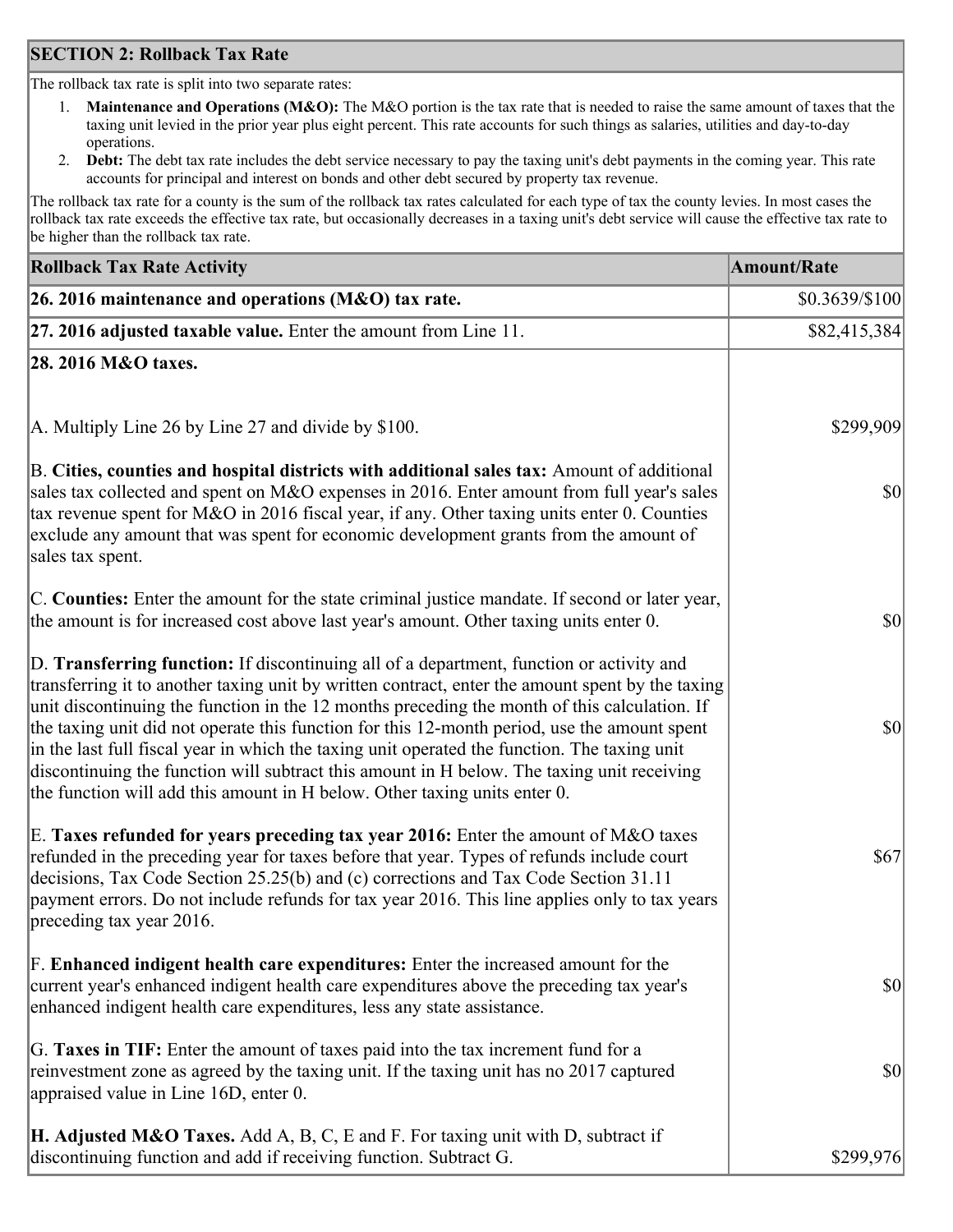| 29. 2017 adjusted taxable value. Enter Line 23 from the Effective Tax Rate Worksheet.                                                                                                                                                                                                                                                                                                          | \$81,107,849     |
|------------------------------------------------------------------------------------------------------------------------------------------------------------------------------------------------------------------------------------------------------------------------------------------------------------------------------------------------------------------------------------------------|------------------|
| 30. 2017 effective maintenance and operations rate. Divide Line 28H by Line 29 and<br>multiply by \$100.                                                                                                                                                                                                                                                                                       | \$0.3698/\$100   |
| $31.2017$ rollback maintenance and operation rate. Multiply Line 30 by 1.08.                                                                                                                                                                                                                                                                                                                   | \$0.3993/\$100   |
| 32. Total 2017 debt to be paid with property taxes and additional sales tax revenue.<br>Debt means the interest and principal that will be paid on debts that:<br>$(1)$ are paid by property taxes,<br>$(2)$ are secured by property taxes,<br>$(3)$ are scheduled for payment over a period longer than one year and<br>$(4)$ are not classified in the taxing unit's budget as M&O expenses. |                  |
| A. Debt also includes contractual payments to other taxing units that have incurred debts on<br>behalf of this taxing unit, if those debts meet the four conditions above. Include only<br>amounts that will be paid from property tax revenue. Do not include appraisal district budget<br>payments. Enter debt amount.                                                                       | \$43,538         |
| B. Subtract unencumbered fund amount used to reduce total debt.                                                                                                                                                                                                                                                                                                                                | \$0              |
| C. Subtract amount paid from other resources.                                                                                                                                                                                                                                                                                                                                                  |                  |
| D. Adjusted debt. Subtract B and C from A.                                                                                                                                                                                                                                                                                                                                                     | \$0 <br>\$43,538 |
| 33. Certified 2016 excess debt collections. Enter the amount certified by the collector.                                                                                                                                                                                                                                                                                                       | \$972]           |
| 34. Adjusted 2017 debt. Subtract Line 33 from Line 32D.                                                                                                                                                                                                                                                                                                                                        | \$42,566         |
| 35. Certified 2017 anticipated collection rate. Enter the rate certified by the collector. If<br>the rate is 100 percent or greater, enter 100 percent.                                                                                                                                                                                                                                        | 95.00%           |
| 36. 2017 debt adjusted for collections. Divide Line 34 by Line 35                                                                                                                                                                                                                                                                                                                              | \$44,806         |
| $37.2017$ total taxable value. Enter the amount on Line 19.                                                                                                                                                                                                                                                                                                                                    | \$81,768,809     |
| <b>38. 2017 debt tax rate.</b> Divide Line 36 by Line 37 and multiply by \$100.                                                                                                                                                                                                                                                                                                                | $$0.0547/\$100$  |
| 39. 2017 rollback tax rate. Add Lines 31 and 38.                                                                                                                                                                                                                                                                                                                                               | \$0.4540/\$100   |
| 40. COUNTIES ONLY. Add together the rollback tax rates for each type of tax the county<br>levies. The total is the 2017 county rollback tax rate.                                                                                                                                                                                                                                              |                  |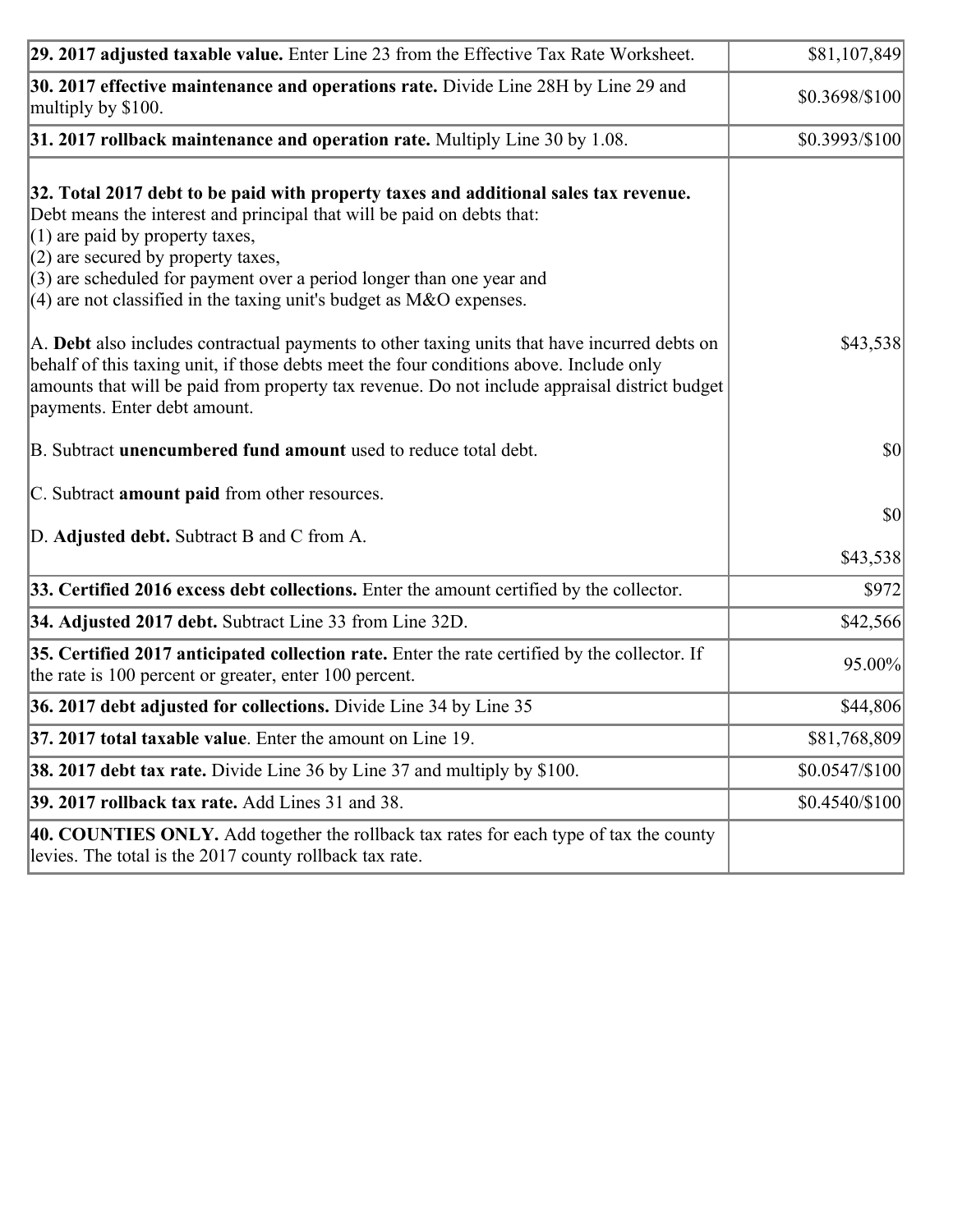## **SECTION 3: Additional Sales Tax to Reduce Property Taxes**

Cities, counties and hospital districts may levy a sales tax specifically to reduce property taxes. Local voters by election must approve imposing or abolishing the additional sales tax. If approved, the taxing unit must reduce its effective and rollback tax rates to offset the expected sales tax revenue.

This section should only be completed by a county, city or hospital district that is required to adjust its effective tax rate and/or rollback tax rate because it adopted the additional sales tax.

| <b>Activity</b>                                                                                                                                                                                                                                                                                                                                                                                         | <b>Amount/Rate</b> |
|---------------------------------------------------------------------------------------------------------------------------------------------------------------------------------------------------------------------------------------------------------------------------------------------------------------------------------------------------------------------------------------------------------|--------------------|
| 41. Taxable Sales. For taxing units that adopted the sales tax in November 2016 or May<br>[2017, enter the Comptroller's estimate of taxable sales for the previous four quarters. <sup>20</sup><br>Taxing units that adopted the sales tax before November 2016, skip this line.                                                                                                                       | $\vert$ so $\vert$ |
| 42. Estimated sales tax revenue. Counties exclude any amount that is or will be spent for<br>economic development grants from the amount of estimated sales tax revenue. <sup>21</sup><br>Taxing units that adopted the sales tax in November 2016 or in May 2017.<br>Multiply the amount on Line 41 by the sales tax rate (.01, .005 or .0025, as applicable) and<br>multiply the result by $.95^{22}$ | \$0                |
| $ -$ or $-$                                                                                                                                                                                                                                                                                                                                                                                             |                    |
| Taxing units that adopted the sales tax before November 2016.<br>Enter the sales tax revenue for the previous four quarters. Do not multiply by .95.                                                                                                                                                                                                                                                    |                    |
| 43. 2017 total taxable value. Enter the amount from Line 37 of the Rollback Tax Rate<br>Worksheet.                                                                                                                                                                                                                                                                                                      | \$81,768,809       |
| 44. Sales tax adjustment rate. Divide Line 42 by Line 43 and multiply by $$100$ .                                                                                                                                                                                                                                                                                                                       | \$0/\$100          |
| 45. 2017 effective tax rate, unadjusted for sales tax. <sup>23</sup> Enter the rate from Line 24 or 25,<br>as applicable, on the Effective Tax Rate Worksheet.                                                                                                                                                                                                                                          | $$0.4263/\$100$    |
| 46. 2017 effective tax rate, adjusted for sales tax.<br>Taxing units that adopted the sales tax in November 2016 or in May 2017.<br>Subtract Line 44 from Line 45. Skip to Line 47 if you adopted the additional sales tax before<br>November 2016.                                                                                                                                                     | $$0.4263/\$100$    |
| 47. 2017 rollback tax rate, unadjusted for sales tax. <sup>24</sup> Enter the rate from Line 39 or 40,<br>as applicable, of the Rollback Tax Rate Worksheet.                                                                                                                                                                                                                                            | \$0.4540/\$100     |
| $ 48.2017$ rollback tax rate, adjusted for sales tax. Subtract Line 44 from Line 47.                                                                                                                                                                                                                                                                                                                    | $$0.4540/\$100$    |

<sup>17</sup>Tex. Tax Code Section 26.012(17)

<sup>18</sup>Tex. Tax Code Section 26.04(c)

<sup>19</sup>Tex. Tax Code Section 26.04(d)

<sup>20</sup>Tex. Tax Code Section 26.041(d)

- $21$ Tex. Tax Code Section 26.041(i)
- <sup>22</sup>Tex. Tax Code Section 26.041(d)
- <sup>23</sup>Tex. Tax Code Section  $26.04(c)$

<sup>24</sup>Tex. Tax Code Section  $26.04(c)$